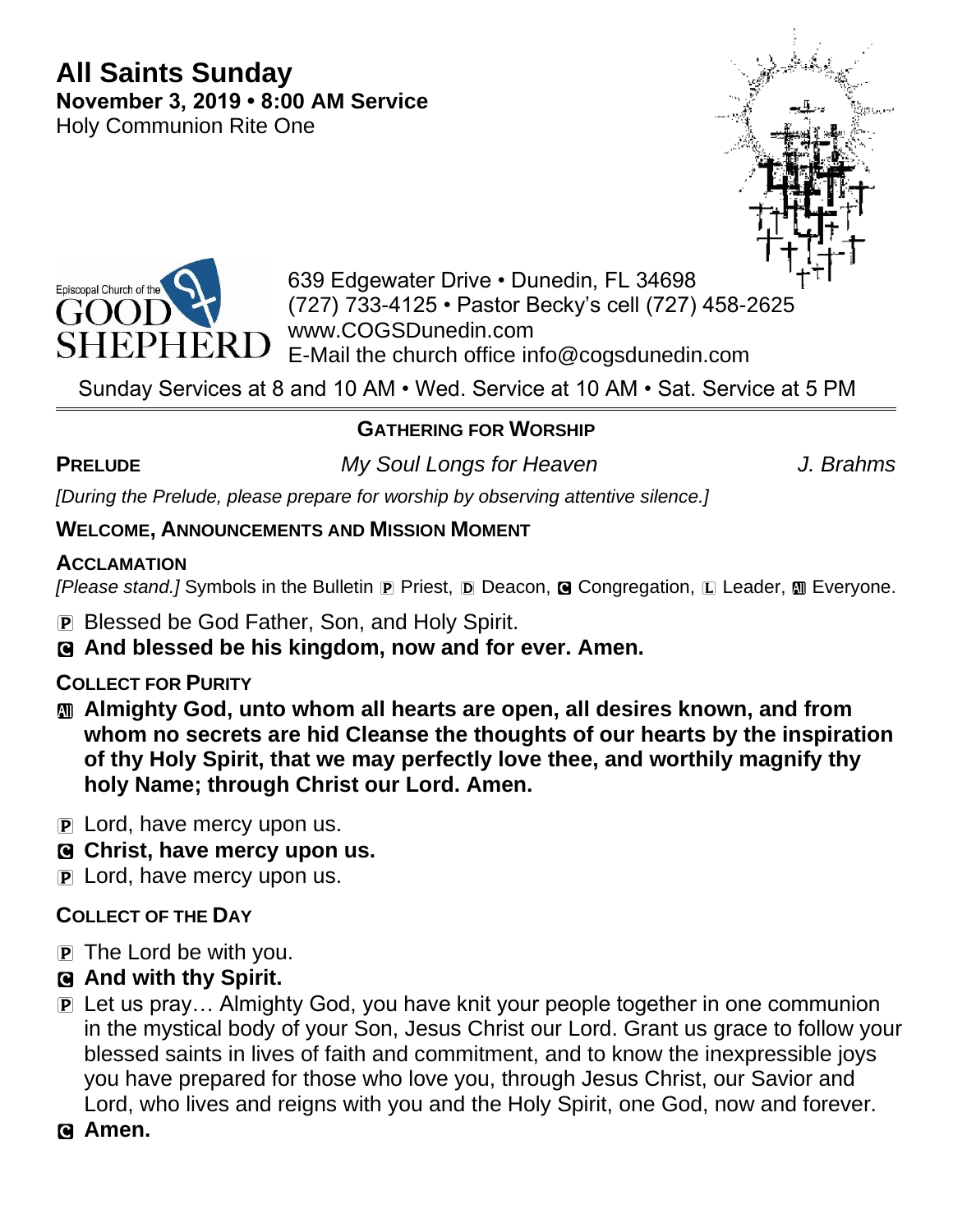**The Readings** Daniel 7:1-3, 15-18, Psalm 149, Ephesians 111-23, Luke 620-31 *[Please be seated.]*

# **The First Reading**

L *The First Reading is taken from Daniel, chapter 7…*

In the first year of Babylon's King Belshazzar, Daniel had a dream—a vision in his head as he lay on his bed. He wrote the dream down. Here is the beginning of the account: I am Daniel. In the vision I had during the night I saw the four winds of heaven churning the great sea. Four giant beasts emerged from the sea, each different from the others.

Now this caused me, Daniel, to worry. My visions disturbed me greatly. So I went to one of the servants who was standing ready nearby. I asked him for the truth about all this. He spoke to me and explained to me the meaning of these things. "These four giant beasts are four kings that will rise up from the earth, but the holy ones of the Most High will receive the kingship. They will hold the kingship securely forever and always."

L The Word of the Lord.

# C **Thanks be to God.**

# **The Psalm**

- L *We will read responsively Psalm 149…*
- $\Box$  Hallelujah! Sing to the LORD a new song; sing his praise in the congregation of the faithful.
- C **Let Israel rejoice in his Maker; let the children of Zion be joyful in their King.**
- $\Box$  Let them praise his Name in the dance; let them sing praise to him with timbrel and harp.
- C **For the LORD takes pleasure in his people and adorns the poor with victory.**
- $\Box$  Let the faithful rejoice in triumph; let them be joyful on their beds.
- C **Let the praises of God be in their throat and a two-edged sword in their hand;**
- L To wreak vengeance on the nations and punishment on the peoples;
- C **To bind their kings in chains and their nobles with links of iron;**
- $\Box$  To inflict on them the judgment decreed; this is glory for all his faithful people. Hallelujah!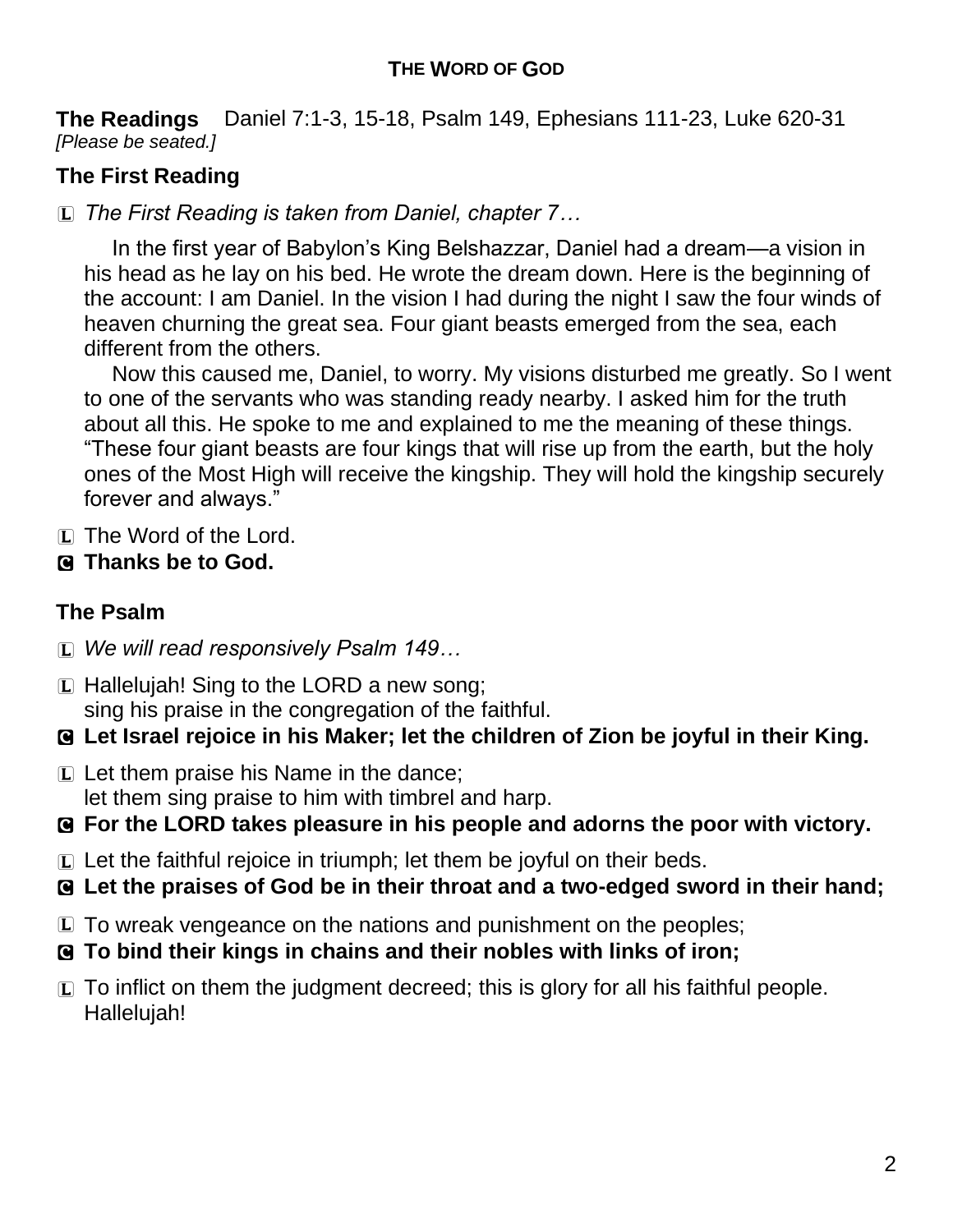# **The Second Reading**

## L *The Second Reading is taken from Ephesians, chapter 1…*

We have also received an inheritance in Christ. We were destined by the plan of God, who accomplishes everything according to his design. We are called to be an honor to God's glory because we were the first to hope in Christ. You too heard the word of truth in Christ, which is the good news of your salvation. You were sealed with the promised Holy Spirit because you believed in Christ. The Holy Spirit is the down payment on our inheritance, which is applied toward our redemption as God's own people, resulting in the honor of God's glory.

Since I heard about your faith in the Lord Jesus and your love for all God's people, this is the reason that I don't stop giving thanks to God for you when I remember you in my prayers. I pray that the God of our Lord Jesus Christ, the Father of glory, will give you a spirit of wisdom and revelation that makes God known to you. I pray that the eyes of your heart will have enough light to see what is the hope of God's call, what is the richness of God's glorious inheritance among believers, and what is the overwhelming greatness of God's power that is working among us believers. This power is conferred by the energy of God's powerful strength. God's power was at work in Christ when God raised him from the dead and sat him at God's right side in the heavens, far above every ruler and authority and power and angelic power, any power that might be named not only now but in the future. God put everything under Christ's feet and made him head of everything in the church, which is his body. His body, the church, is the fullness of Christ, who fills everything in every way.

L The Word of the Lord.

## C **Thanks be to God.**

## **The Gospel**

*[Please stand.]*

- D The Holy Gospel of our Lord Jesus Christ according to Luke.
- **G** Glory be to thee, O Lord.
- D Jesus raised his eyes to his disciples and said "Happy are you who are poor, because God's kingdom is yours. Happy are you who hunger now, because you will be satisfied. Happy are you who weep now, because you will laugh.

Happy are you when people hate you, reject you, insult you, and condemn your name as evil because of the Human One. Rejoice when that happens! Leap for joy because you have a great reward in heaven. Their ancestors did the same things to the prophets. But how terrible for you who are rich, because you have already received your comfort. How terrible for you who have plenty now, because you will be hungry. How terrible for you who laugh now, because you will mourn and weep.

How terrible for you when all speak well of you. Their ancestors did the same things to the false prophets. "But I say to you who are willing to hear Love your enemies. Do good to those who hate you. Bless those who curse you. Pray for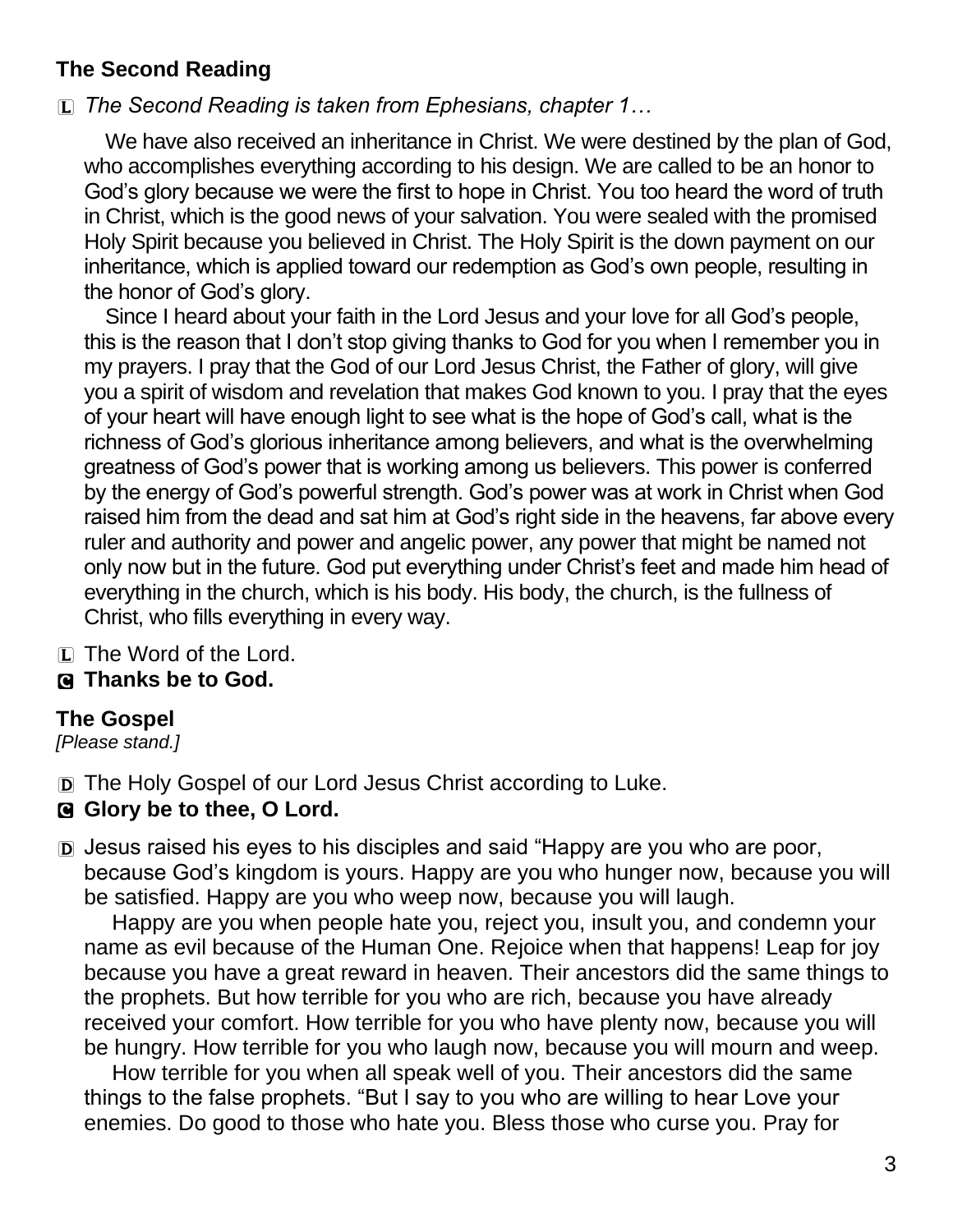those who mistreat you. If someone slaps you on the cheek, offer the other one as well. If someone takes your coat, don't withhold your shirt either.

Give to everyone who asks and don't demand your things back from those who take them. Treat people in the same way that you want them to treat you.

D The Gospel of the Lord.

# C **Praise be to thee, O Christ.**

**SERMON** Becky Robbins-Penniman

*[Please be seated.]*

# **THE BAPTISMAL COVENANT**

*[Please stand.]*

P I ask this community of faith Do you renounce Satan and all the spiritual forces of wickedness that rebel against God?

# C **I renounce them.**

- P Do you renounce the evil powers of this world which corrupt and destroy the creatures of God?
- C **I renounce them.**
- P Do you renounce all sinful desires that draw you from the love of God?
- C **I renounce them.**
- P Do you turn to Jesus Christ and accept him as your Savior?
- C **I do.**
- P Do you put your whole trust in his grace and love?
- C **I do.**
- P Do you promise to follow and obey him as your Lord?
- C **I do.**
- P Will you who witness these vows do all in your power to support each other in your life in Christ
- **G** We will.
- P Let us renew our own baptismal covenant. Do you believe in God the Father?
- C **I believe in God, the Father almighty, creator of heaven and earth.**
- **P** Do you believe in Jesus Christ, the Son of God?
- C **I believe in Jesus Christ, his only Son, our Lord. He was conceived by the power of the Holy Spirit and born of the Virgin Mary. He suffered under Pontius Pilate, was crucified, died, and was buried. He descended to the dead. On the third day he rose again. He ascended into heaven, and is seated at the right hand of the Father. He will come again to judge the living and the dead.**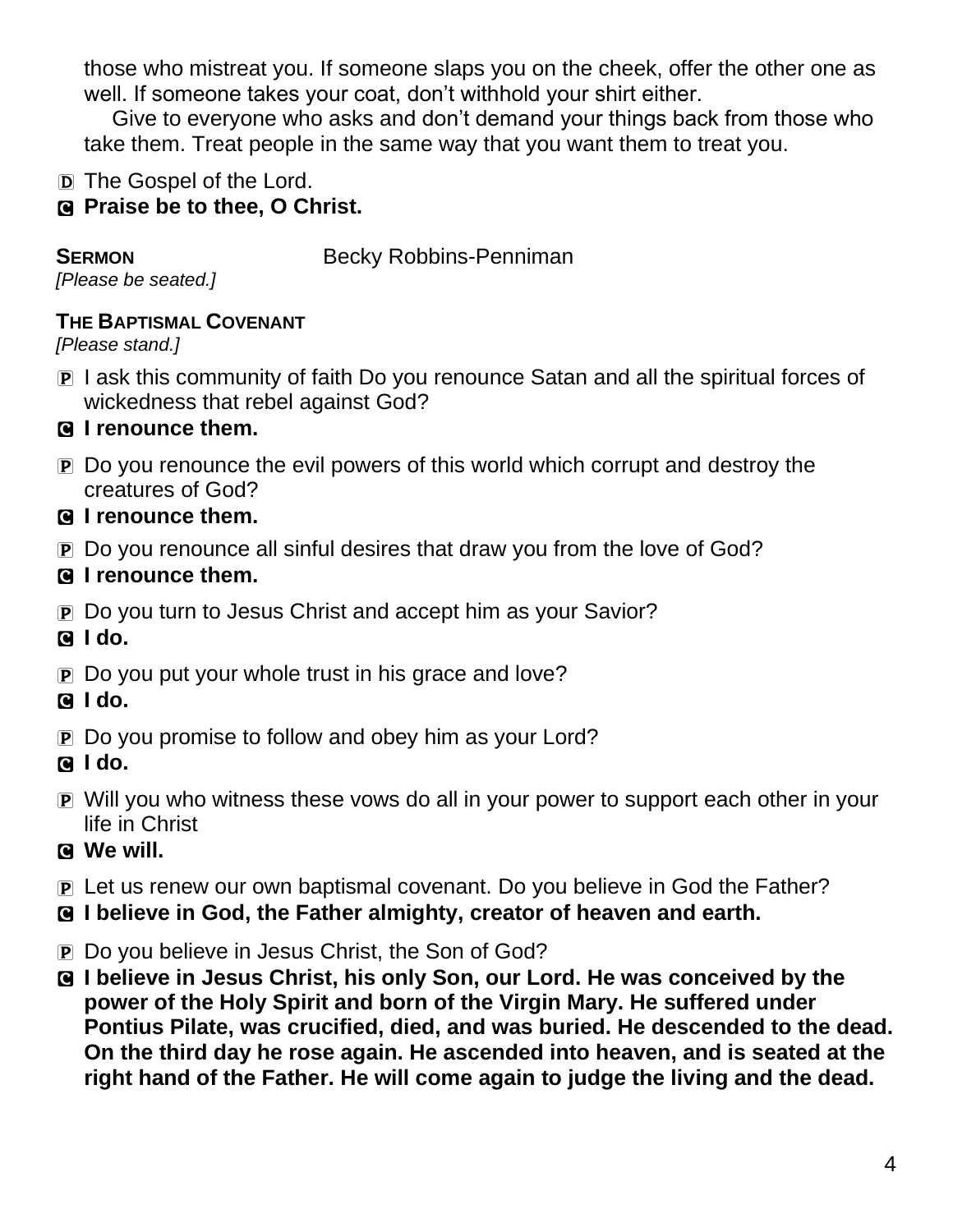- P Do you believe in God the Holy Spirit?
- C **I believe in the Holy Spirit, the holy catholic Church, the communion of saints, the forgiveness of sins, the resurrection of the body, and the life everlasting.**
- P Will you continue in the apostles' teaching and fellowship, in the breaking of bread, and in the prayers?
- C **I will, with God's help.**
- P Will you persevere in resisting evil, and, whenever you fall into sin, repent and return to the Lord?
- C **I will, with God's help.**
- P Will you proclaim by word and example the Good News of God in Christ?
- C **I will, with God's help.**
- P Will you seek and serve Christ in all persons, loving your neighbor as yourself?
- C **I will, with God's help.**
- P Will you strive for justice and peace among all people, and respect the dignity of every human being?
- C **I will, with God's help.**

# **PRAYERS OF THE PEOPLE**

*[Sit, stand, or kneel, as you prefer.]*

- D Let us pray for the whole state of Christ's Church and the world.
- L Almighty and everliving God, who in thy holy Word hast taught us to make prayers, and supplications, and to give thanks for all humanity Receive these our prayers which we offer unto thy divine Majesty, beseeching thee to inspire continually the Universal Church with the spirit of truth, unity, and concord; and grant that all those who do confess thy holy Name may agree in the truth of thy holy Word, and live in unity and godly love. King of Love,

# C **Hear our prayer.**

- L Give grace, O heavenly Father, to all bishops, especially to Michael, our Presiding Bishop; Dabney, our Bishop; Barry and Michael, our Assisting Bishops; Becky, our Rector; Cindy, our Deacon; Ann, our Priest Associate; to our companion diocese of the Dominican Republic; to these Episcopal Churches in our Diocese St. Michael and All Angels, Sanibel; St. Hilary's, Fort Myers; and St. Anselm's, Lehigh Acres; to the Clearwater Deanery Collaboration Partners; and to all priests, deacons, and the laity in their ministry; that they may, both by their life and doctrine, set forth thy true and lively Word, and rightly and duly administer thy holy Sacraments. King of Love,
- C **Hear our prayer.**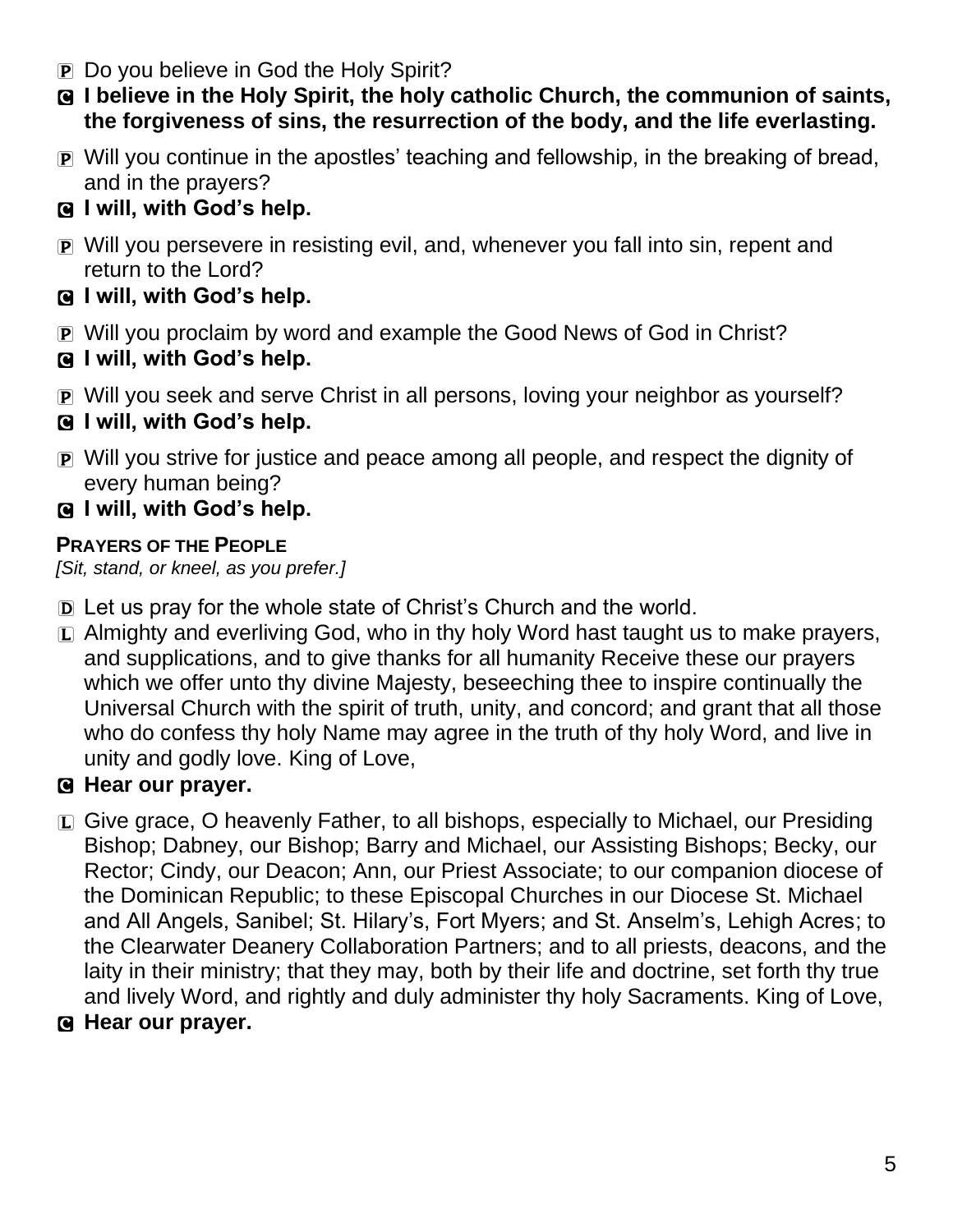$E$  And to all thy people give thy heavenly grace, and especially to this congregation here present; that, with meek heart and due reverence, they may hear and receive thy holy Word, truly serving thee in holiness and righteousness all the days of their life. King of Love,

# C **Hear our prayer.**

L We beseech thee also so to rule the hearts of those who bear the authority of government in this and every land, especially President Trump, that they may be led to wise decisions and right actions for the welfare and peace of the world. We pray that all God's children, especially those in the Middle East, might live in the hope of the world peace for which we are created. King of Love,

# C **Hear our prayer.**

L And we most humbly beseech thee, of thy goodness, O Lord, to comfort and succor [*Add handwritten names from notebook*] and all those who, in this transitory life, are in trouble, sorrow, need, sickness, or any other adversity, especially those listed in the weekly news who have asked for our prayers. I now invite you to pray for others by name, aloud or in your hearts. [*Leave time…*] King of Love,

# C **Hear our prayer.**

 $\Box$  Open, O Lord, the eyes of all people to behold thy gracious hand in all thy works, that, rejoicing in thy whole creation, they may honor thee with their substance, and be faithful stewards of thy bounty. We give thanks for the flowers given today and for all the blessings of this life. I invite you to name a blessing either silently or aloud. [*Leave time…* ] King of Love,

# C **Hear our prayer.**

L And we also bless thy holy Name for all thy servants departed this life in thy faith and fear, [*especially… add names from notebook*]. Please add names of those on your heart, silently or aloud. [*Leave time…*] We beseech thee to grant them continual growth in thy love and service; and to grant us grace so to follow the good examples of all thy saints, that with them we may be partakers of thy heavenly kingdom. King of Love,

# C **Hear our prayer.**

- L Grant these our prayers, O Father, for Jesus Christ's sake, our only Mediator and Advocate.
- C **Amen.**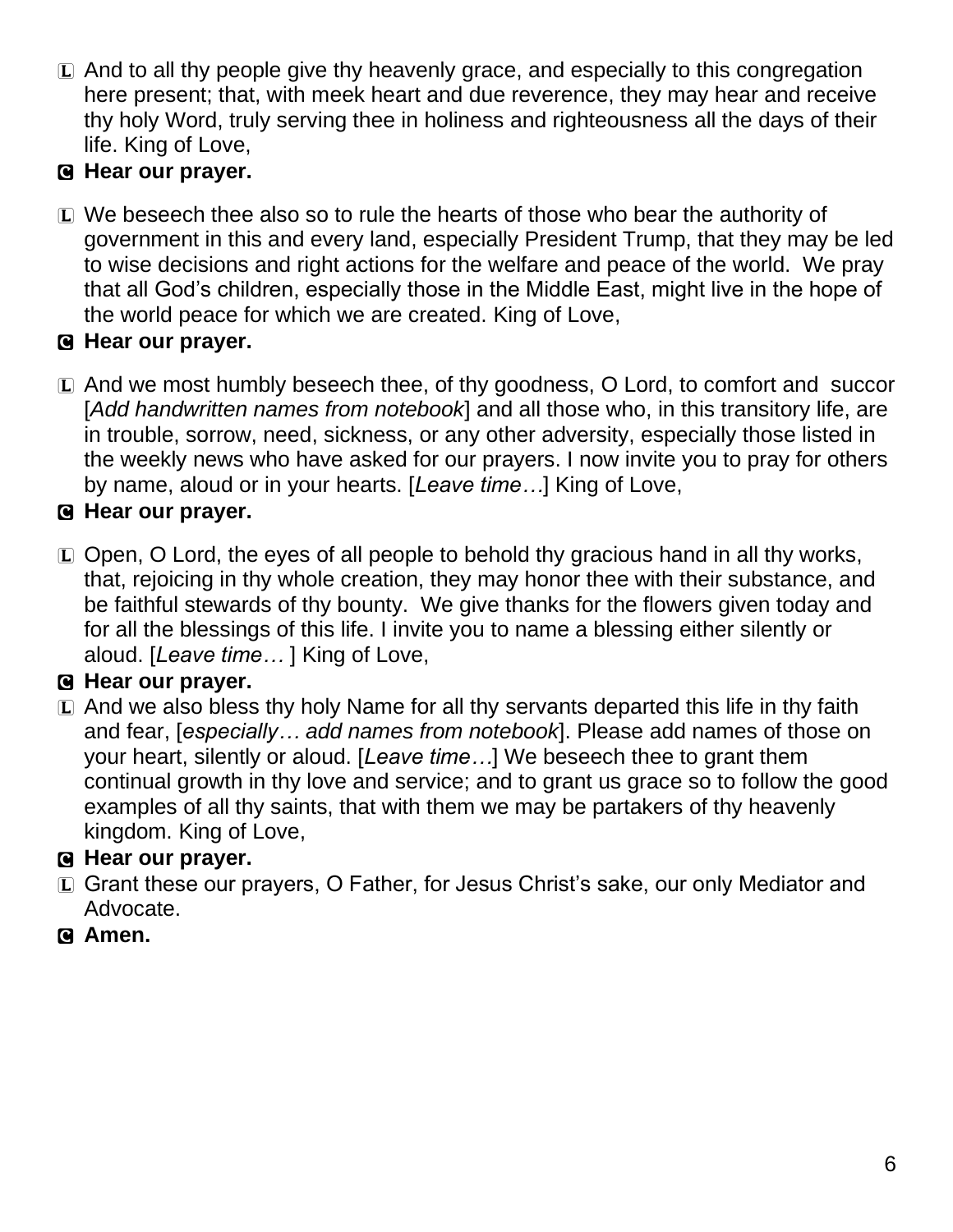## **CONFESSION AND FORGIVENESS OF SIN**

*[Please stand or kneel, as you choose.]*

- D Let us humbly confess our sins unto Almighty God. [*Silence is kept.]*  Most merciful God,*…*
- C **we confess that we have sinned against thee in thought, word, and deed, by what we have done, and by what we have left undone. We have not loved thee with our whole heart; we have not loved our neighbors as ourselves. We are truly sorry and we humbly repent. For the sake of thy Son Jesus Christ, have mercy on us and forgive us; that we may delight in thy will, and walk in thy ways, to the glory of thy Name. Amen.**
- P Almighty God, our heavenly Father, who of his great mercy hath promised forgiveness of sins to those who with hearty repentance and true faith turn unto him, have mercy upon you, pardon and deliver you from all your sins, confirm and strengthen you in all goodness, and bring you to everlasting life; through Jesus Christ our Lord.
- C **Amen.**

## **PRAYERS AND BLESSINGS**

#### **THE PEACE**

*[Please stand.]*

- $\mathbf{P}$  The peace of the Lord be always with you.
- C **And with thy spirit.**

## **THE HOLY COMMUNION**

## **OFFERTORY SENTENCE**

D Let us present our offerings to the Lord. Yours, Lord, is the greatness, the power, the glory, the splendor, and the majesty; for everything in heaven and on earth is yours. All things come from you, and of your own we give you.

*[If this is your first time worshiping with us, please let your offering be only the completed blue guest card, and let this service be our gift to you.]*

## **OFFERTORY**

#### **PRESENTATION OF THE OFFERINGS**

*[Please stand when the offerings of bread, wine, and money are presented by the Deacon.]*

- D As we receive these gifts, we acknowledge
- C **All things come from thee, O Lord and of thine own have we given thee.**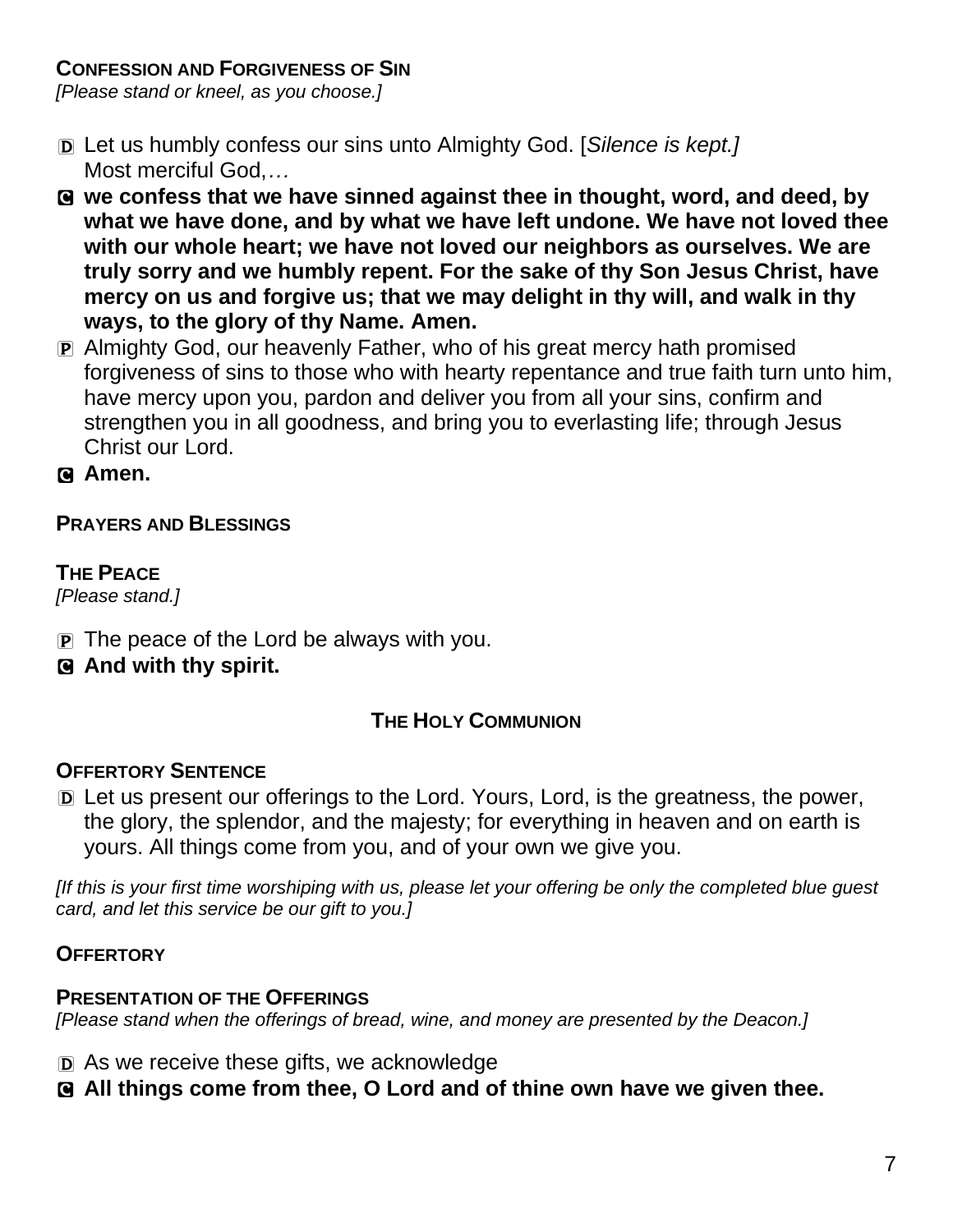# **THE GREAT THANKSGIVING EUCHARISTIC PRAYER II**

- P The Lord be with you.
- C **And with thy spirit.**
- P Lift up your hearts.
- C **We lift them up unto the Lord.**
- P Let us give thanks unto our Lord God.
- C **It is meet and right so to do.**
- P It is very meet, right, and our bounden duty, that we should at all times, and in all places, give thanks unto thee, O Lord, holy Father, almighty, everlasting God. Who, in the multitude of thy saints, hast compassed us about with so great a cloud of witnesses, that we rejoicing in their fellowship, may run with patience that race that is set before us; together with them, may receive the crown of glory that fadeth not away. Therefore, with Angels and Archangels, and with all the company of heaven, we laud and magnify thy glorious Name; evermore praising thee, and saying,

## C **Holy, holy, holy, Lord God of Hosts Heaven and earth are full of thy glory. Glory be to thee, O Lord Most High. Blessed is he that cometh in the name of the Lord. Hosanna in the highest.**

*[Please kneel or stand, as you choose.]*

P All glory be to thee, O Lord our God, for that thou didst create heaven and earth, and didst make us in thine own image; and, of thy tender mercy, didst give thine only Son Jesus Christ to take our nature upon him, and to suffer death upon the cross for our redemption. He made there a full and perfect sacrifice for the whole world; and did institute, and in his holy Gospel command us to continue, a perpetual memory of that his precious death and sacrifice, until his coming again.

For in the night in which he was betrayed, he took bread; and when he had given thanks to thee, he broke it, and gave it to his disciples, saying, "Take, eat, this is my Body, which is given for you. Do this in remembrance of me."

Likewise, after supper, he took the cup; and when he had given thanks, he gave it to them, saying, "Drink this, all of you; for this is my Blood of the New Covenant, which is shed for you, and for many, for the remission of sins. Do this, as oft as ye shall drink it, in remembrance of me."

Wherefore, O Lord and heavenly Father, we thy people do celebrate and make, with these thy holy gifts which we now offer unto thee, the memorial thy Son hath commanded us to make; having in remembrance his blessed passion and precious death, his mighty resurrection and glorious ascension; and looking for his coming again with power and great glory. And we most humbly beseech thee, O merciful Father, to hear us, and, with thy Word and Holy Spirit, to bless and sanctify these gifts of bread and wine, that they may be unto us the Body and Blood of thy dearlybeloved Son Jesus Christ.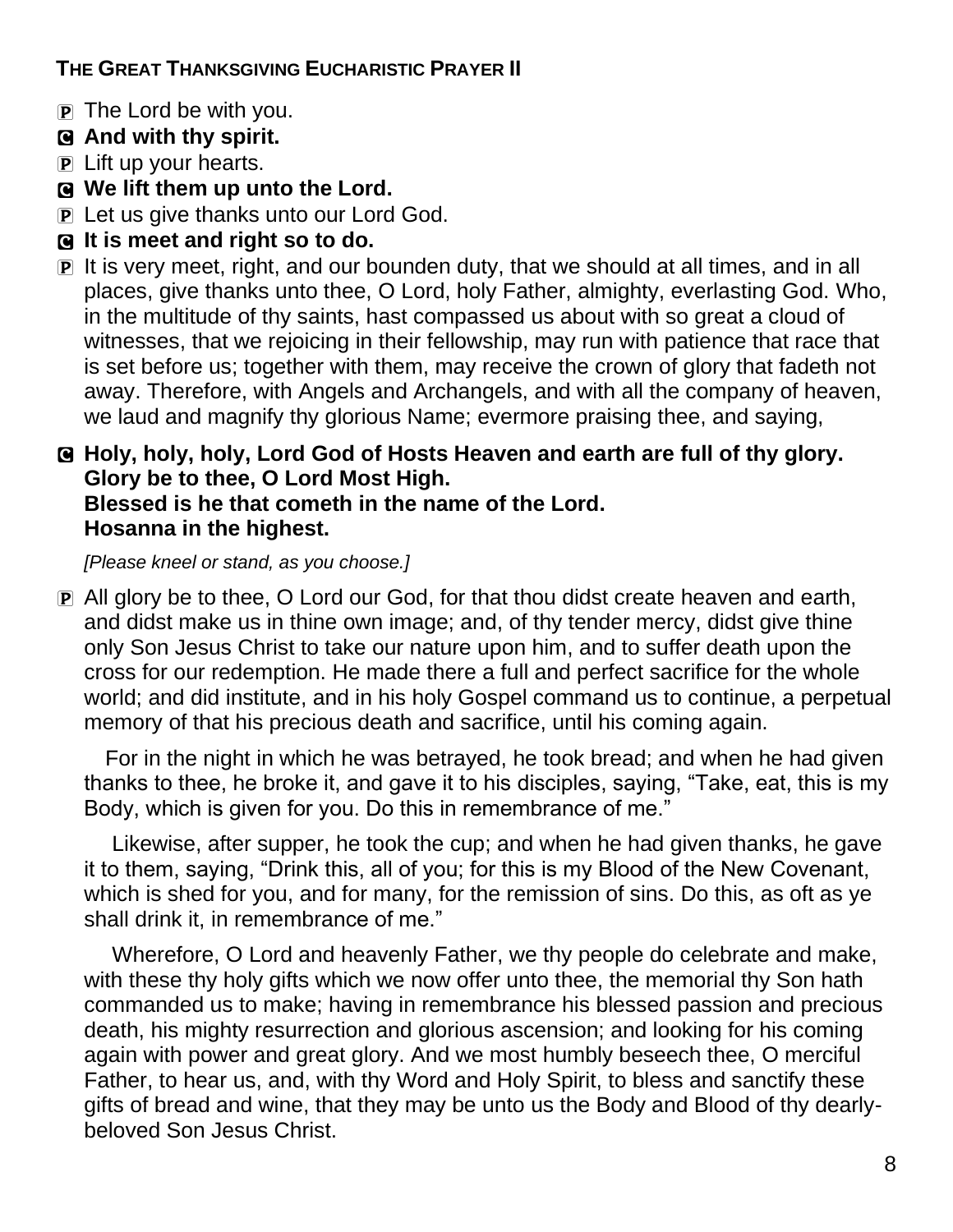- C **And we earnestly desire thy fatherly goodness to accept this our sacrifice of praise and thanksgiving, whereby we offer and present unto thee, O Lord, our selves, our souls and bodies. Grant, we beseech thee, that all who partake of this Holy Communion may worthily receive the most precious Body and Blood of thy Son Jesus Christ, and be filled with thy grace and heavenly benediction; and also that we and all thy whole Church may be made one body with him, that he may dwell in us, and we in him; through the same Jesus Christ our Lord;**
- P By whom, and with whom, and in whom, in the unity of the Holy Ghost all honor and glory be unto thee, O Father Almighty, world without end.
- C **AMEN.**

## **THE LORD'S PRAYER**

- P And now, as our Savior Christ hath taught us, we are bold to say,
- C **Our Father, who art in heaven, hallowed be thy Name, thy kingdom come, thy will be done, on earth as it is in heaven. Give us this day our daily bread. And forgive us our trespasses, as we forgive those who trespass against us. And lead us not into temptation, but deliver us from evil. For thine is the kingdom, and the power, and the glory, for ever and ever. Amen.**

## **BREAKING OF THE BREAD**

- P Be known to us, Lord Jesus, in the breaking of the Bread.
- C **We come with joy to meet our Lord.**
- P The Gifts of God for the People of God. Take them in remembrance that Christ die for you, and feed on him in your hearts by faith, with thanksgiving.

*[You may be seated. All are welcome at the Lord's Table. Please follow the directions of the usher,*  who will let you know when it's your turn to go to the altar rail. You may stand or kneel. To receive, *hold your hands in front of you, one palm over the other. The priest will place a wafer there. You may either consume it immediately, and then sip from the cup of wine when it comes to you, or, you may*  wait and dip the wafer into the wine. When you are finished, please return to your seat by the side *aisle.]*

*Our Prayer Team will be in the south narthex (at the back of the church) during Holy Communion to pray with you for healing, guidance, a loved one, or anything else on your heart.*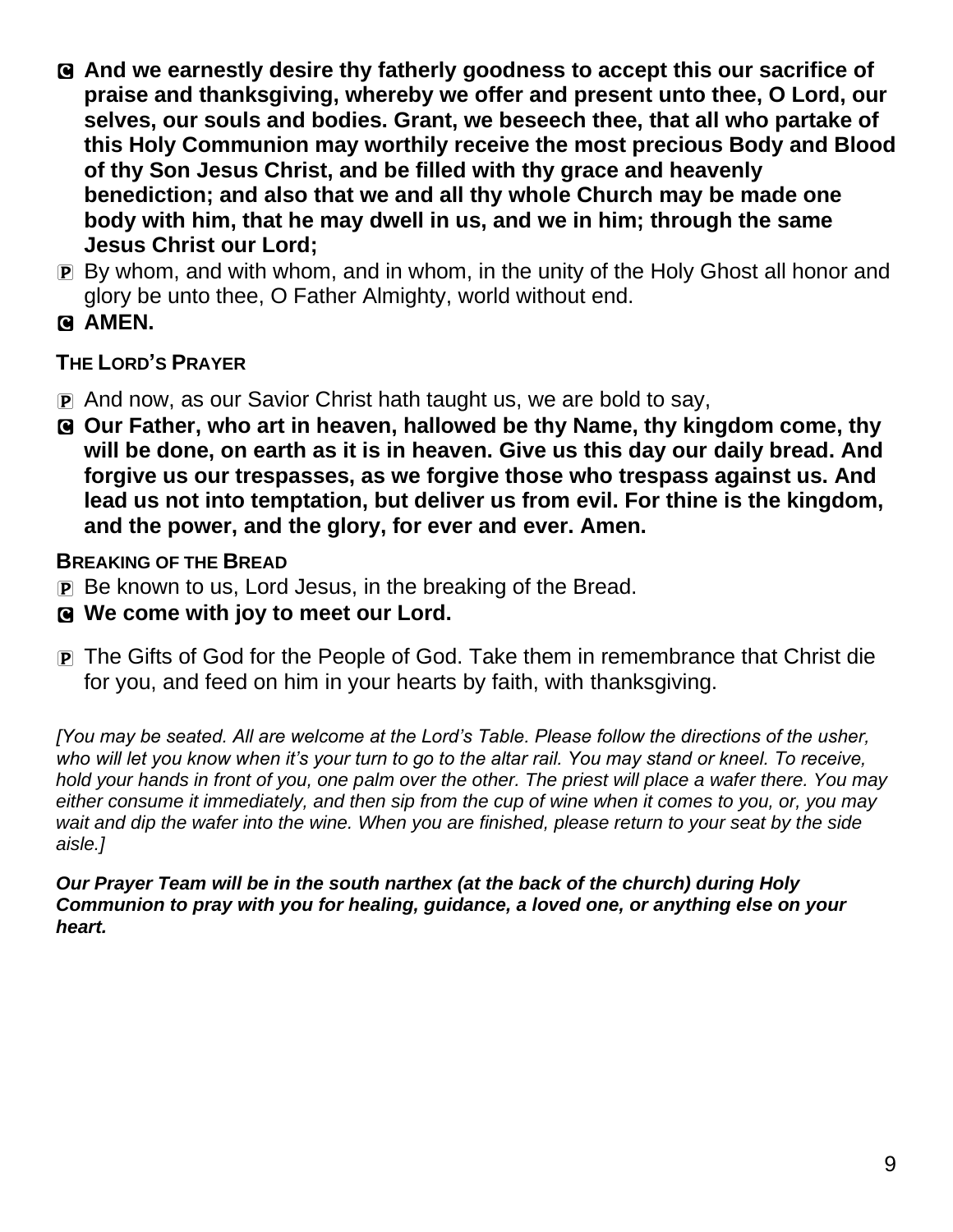# **PRAYER AFTER COMMUNION**

*[Please kneel or stand, as you choose.]*

- $\overline{P}$  Let us pray.
- C **Almighty and everliving God, we most heartily thank thee for that thou dost feed us, in these holy mysteries, with the spiritual food of the most precious Body and Blood of thy Son our Savior Jesus Christ; and dost assure us thereby of thy favor and goodness towards us; and that we are very members incorporate in the mystical body of thy Son, the blessed company of all faithful people; and are also heirs, through hope, of thy everlasting kingdom. And we humbly beseech thee, O heavenly Father, so to assist us with thy grace, that we may continue in that holy fellowship, and do all such good works as thou hast prepared for us to walk in; through Jesus Christ our Lord, to whom, with thee and the Holy Ghost, be all honor and glory, world without end. Amen.**

## **THE BLESSING AND DISMISSAL**

*[Please stand.]*

P Deep peace of the running wave to you.

Deep peace of the flowing air to you.

Deep peace of the quiet earth to you.

Deep peace of the shining stars to you.

Deep peace of the love of God to you.

The blessing of God the Father, God the Son, and God the Holy Spirit be upon you now and forever.

# C **Thanks be to God.**

D Let us go forth in the name of Christ.

# C **Thanks be to God**

**POSTLUDE** *Festal Song* S. Bingham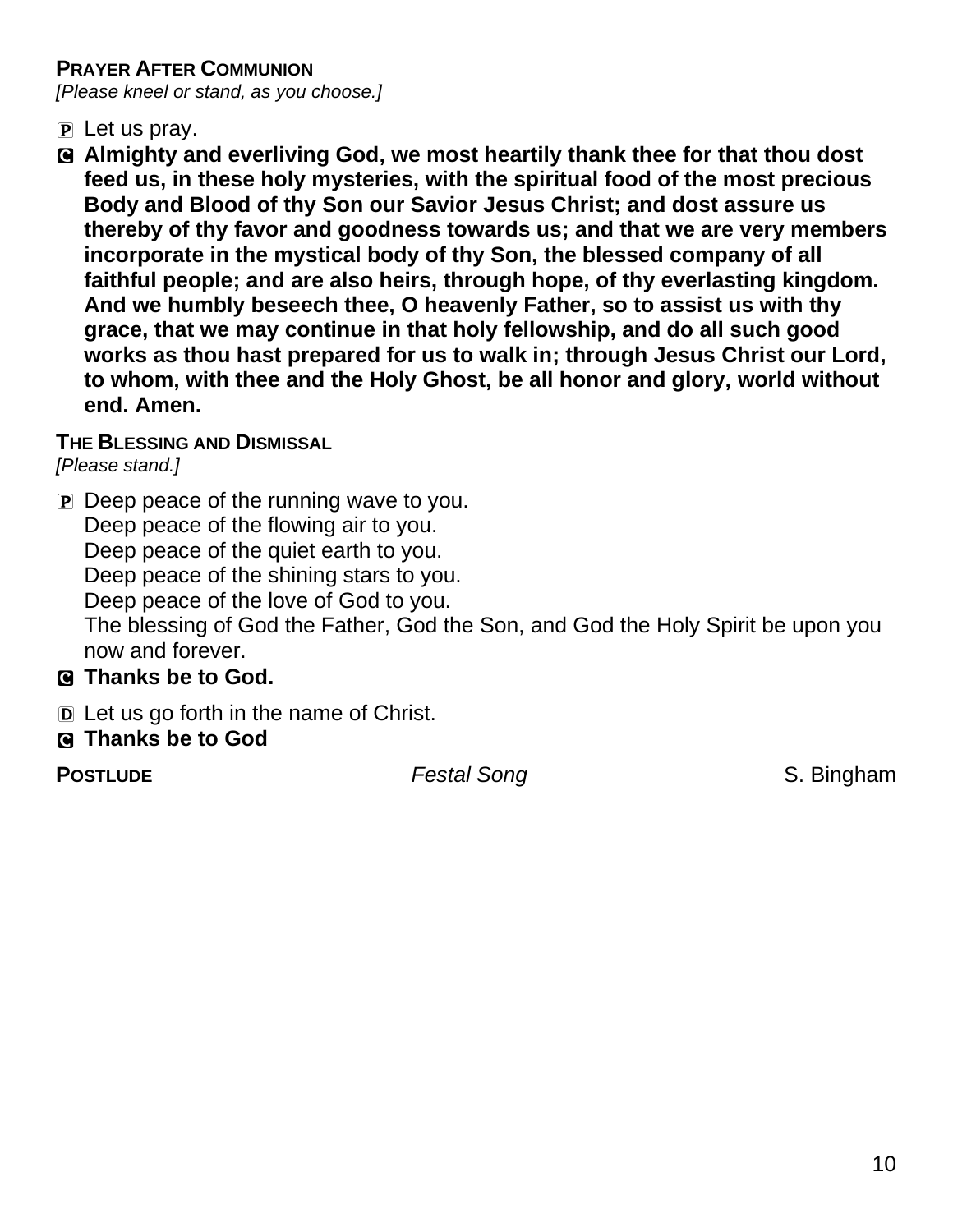# **SERVING US TODAY**

Priest Associate Ann Chaplin Prayers of the People Michelle Schombs<br>Prayer Team Wendy Anderson a Building & Grounds Dan Smith

Celebrant Becky Robbins-Penniman Deacon Cindy Roehl Organist Robert Moncrief Chalicist Michelle Schombs Lector Chris Schombs Wendy Anderson and Brett Dickie Greeter Jay Harvey Usher John Schmidt